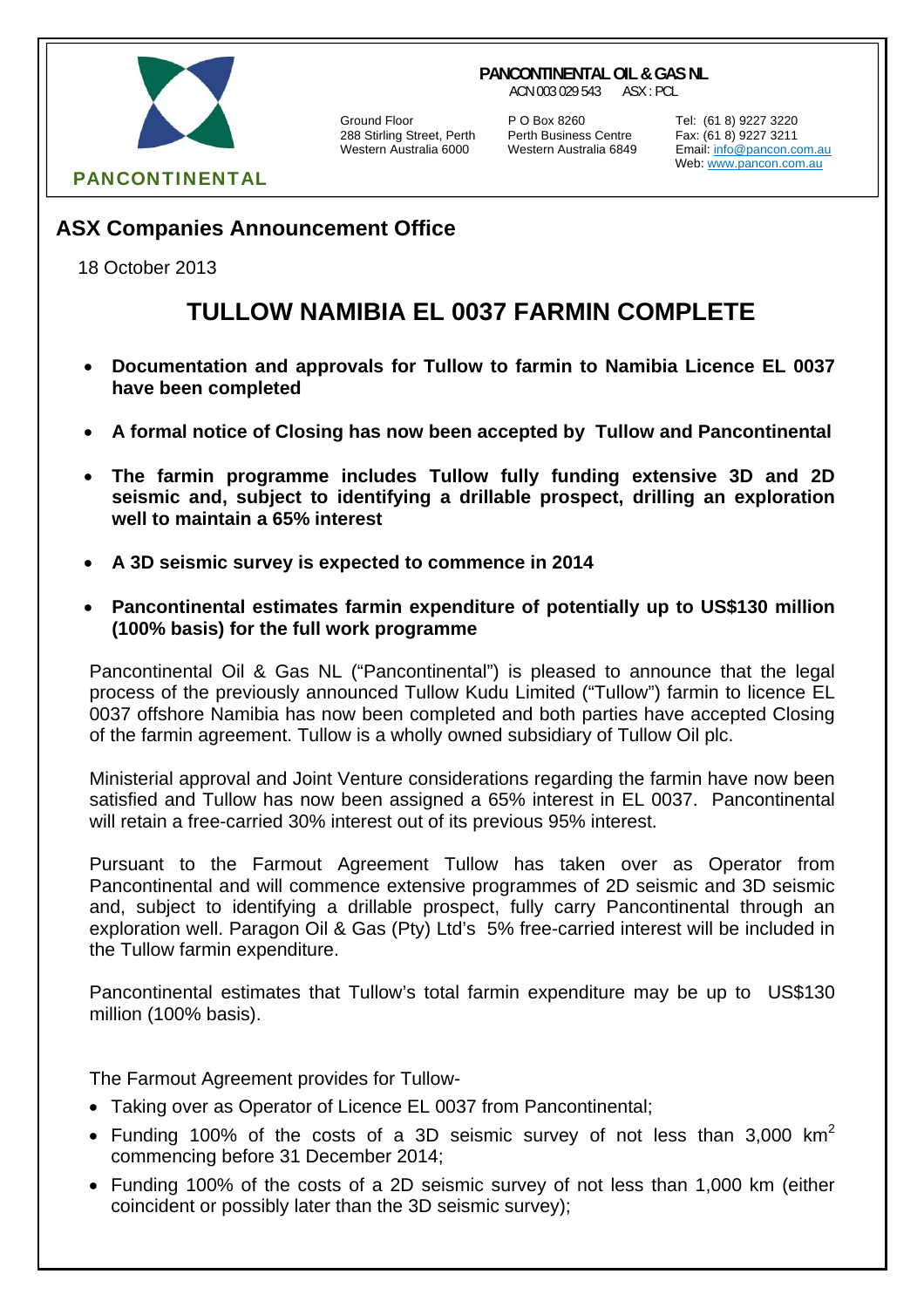- Subject to identifying a drillable prospect, fully funding 100% of the costs of one exploration well to not less than 3,500 metres below the sea surface (see Tullow's Rights and Obligations);
- Reimbursing Pancontinental for 65% of past expenditures incurred;
- Purchasing, interpreting and mapping existing seismic data; and
- Paying 100% of any other costs and expenses during the farmin period.

### **Tullow's Rights and Obligations**

Under the terms of the Farmout Agreement, Tullow will pay 65% of back costs and 100% of forward costs during the farmin period and complete the 2D and 3D seismic surveys outlined above. Should the 2D and 3D seismic not deliver a suitable drilling target, Tullow shall be entitled to withdraw from its commitment to drill the well outlined above by giving written notice to Pancontinental not later than 16 months after the date of the completion of the acquisition of the 3D seismic or 13 months prior to the expiry of the First Renewal Exploration Period whichever is the earlier. Commencement of the acquisition phase of the 3D seismic is required by 31 December 2014, and may possibly occur as soon as early-2014 depending on seismic vessel availability and other factors. Should Tullow withdraw after fulfilling its 2D and 3D seismic commitments it must re-assign its 65% interest back to Pancontinental, at no cost to Pancontinental.



### *Figure 1- Licence areas offshore Namibia*